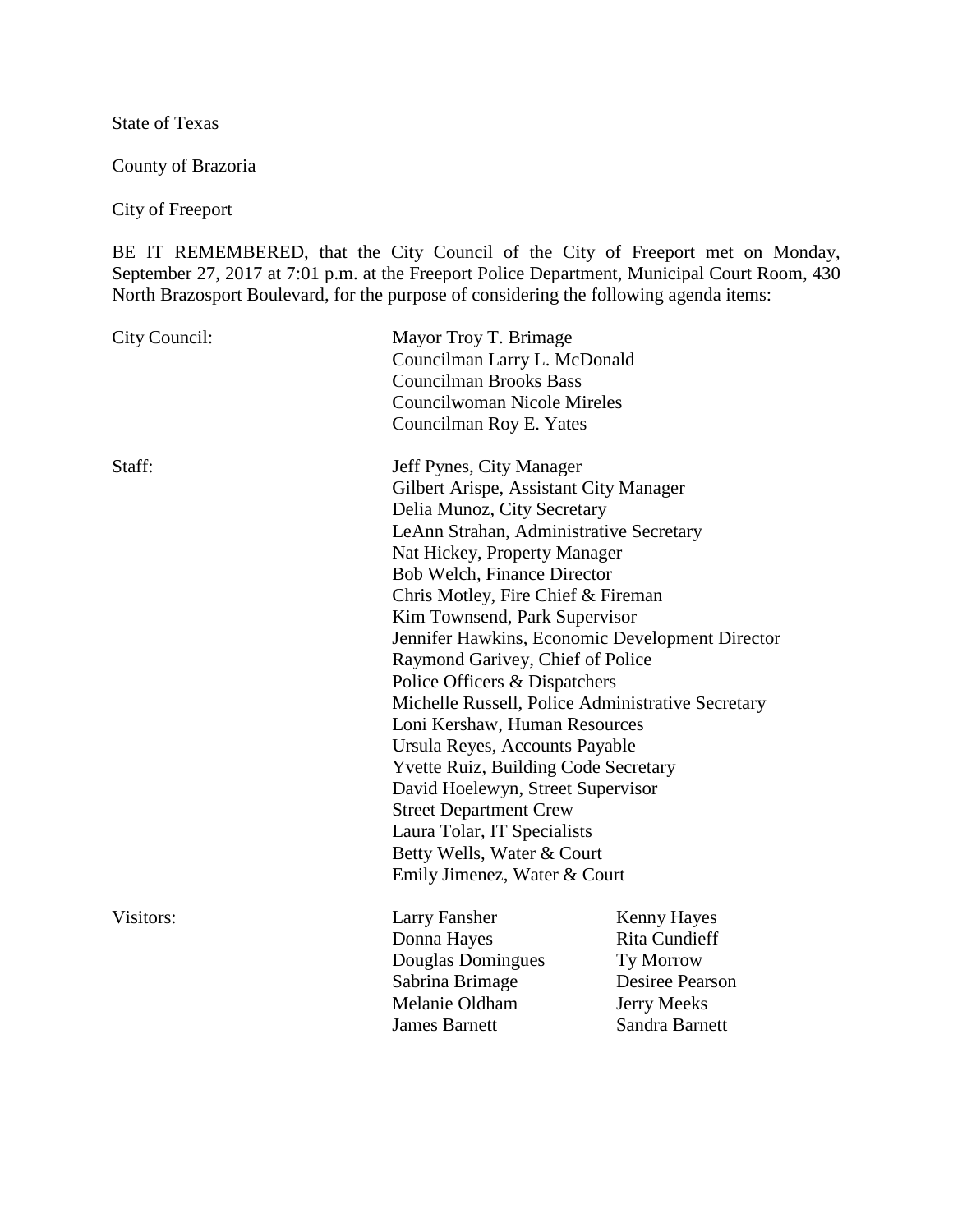Call to order.

Mayor Troy T. Brimage called the meeting to order at 7:01 p.m.

Invocation.

Mayor Troy T. Brimage led the invocation.

Pledge of Allegiance.

Mayor Troy T. Brimage led the Pledge of Allegiance.

## Public Hearing: Proposed Budget for Fiscal Year 2017-2018.

Mayor Troy T. Brimage opened the Proposed Budget Public Hearing at 7:05 p.m.

Mayor Troy T. Brimage announced that Councilman Bass was running a few minutes late and would be arriving shortly due to flat tire. He asked Council, staff, and audience for any comments on the budget. Mayor Troy T. Brimage address's issues from the budget.

Councilman McDonald stated that the additional Code Department Officer and vehicle be eliminated. He doesn't see an increase in residents and businesses. Also to eliminate the paint skim on the vehicle.

Councilman McDonald can assist in lowering the price of repairs and find a contractor that can sandblast and paint the Police Department station lockers/showers.

Removing one Tahoe from the Police Department budget.

Mayor Troy T. Brimage has received calls for improving the walking trail on the levee. To lower the cost he's recommendation is to contact Vernor Material for redoing/repair the top of the levee behind the High School. He asked the Police Chief to patrol that area, keeping the cars off that side of the levee.

Mayor Troy T. Brimage approves the pay raises in the budget.

Councilman Yates commented that he will vote "yes" on the pay raises, but wants better information for next year.

Ty Morrow of 1867 Acacia Circle agrees with the pay raises especially for the Freeport Police Department.

There being no more comments from audience or staff, Mayor Troy T. Brimage closed the Public Hearing at 7:24 p.m.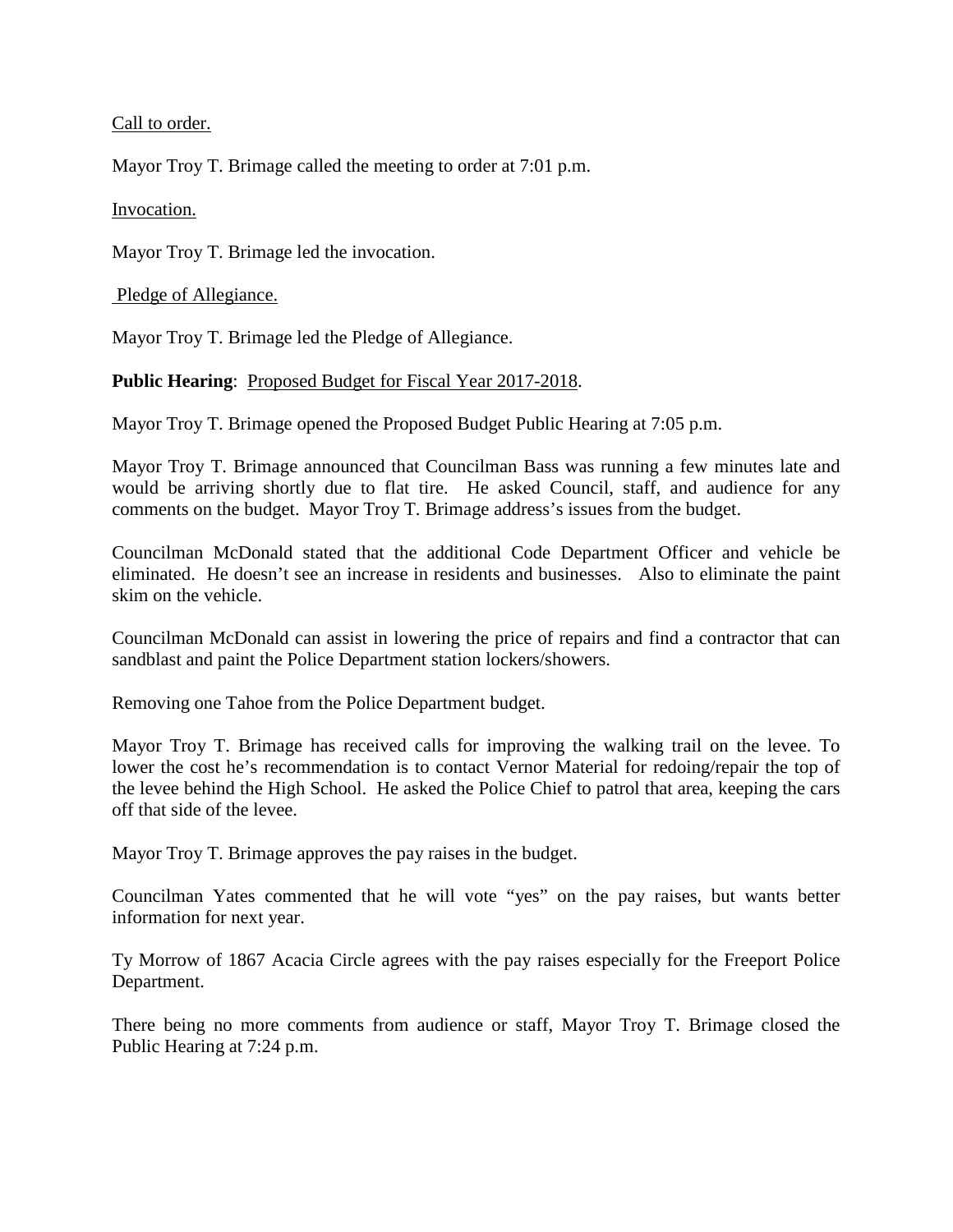## Consideration of approving Ordinance No. 2017-2138 adopting a budget for said City for the Fiscal Year 2017-2018.

On a motion by Councilman Yates stating that "this budget will raise more revenue from property taxes than last year's budget by an amount of \$167,751 which is a 6.66% increase from last year's budget. The property tax revenue to be raised from new property added to the tax roll is \$40,396", seconded by Councilman Bass, with all present voting "Aye", Council unanimously approved Ordinance No. 2017-2138 adopting a budget for said City for the Fiscal year 2017- 2018 with the aforementioned exclusion discussed.

Record Vote: Mayor Troy T. Brimage Aye Councilman Larry L. McDonald Aye Councilman Brooks Bass Aye Councilwoman Nicole Mireles Aye Councilman Roy Yates Aye

**Public Hearing:** Proposed Tax Rate Hearing for 2018 tax year.

Mayor Troy T. Brimage opened the Proposed Tax Rate Public hearing at 7:24 p.m.

He asked Council, staff, and audience for any comments on the proposed tax rate hearing.

Mayor Troy T. Brimage recommends the current tax rate of \$0.0628005.

There being no more comments from audience or staff, Mayor Troy T. Brimage closed the Proposed Tax Rate Hearing at 7:32 p.m.

Consideration of approving Ordinance No. 2017-2140 accepting the certified appraisal roll from the Brazoria County Appraisal District for the 2018 Tax Year; establishing a tax rate for each \$100.00 valuation of taxable property within said city for such tax year; levying all taxes for said City for such tax year; allocating such taxes for certain municipal purposes therein enumerated; ordering that such taxes be assessed and collected; containing a severance clause; and proving an effective date for this ordinance.

On a motion by Councilman Bass stating "I move to adopt a tax rate of 0.0628005 that represents 0.492570 for maintenance and operation and 0.135435 for interest and sinking", seconded by Councilwoman Mireles, with all present voting "Aye", Council unanimously approved Ordinance No. 2017-2140 accepting the certified appraisal roll from the Brazoria County Appraisal District for the 2018 Tax Year; establishing a tax rate for each \$100.00 valuation of taxable property within said city for such tax year; levying all taxes for said City for such tax year; allocating such taxes for certain municipal purposes therein enumerated; ordering that such taxes be assessed and collected; containing a severance clause; and proving an effective date for this ordinance.